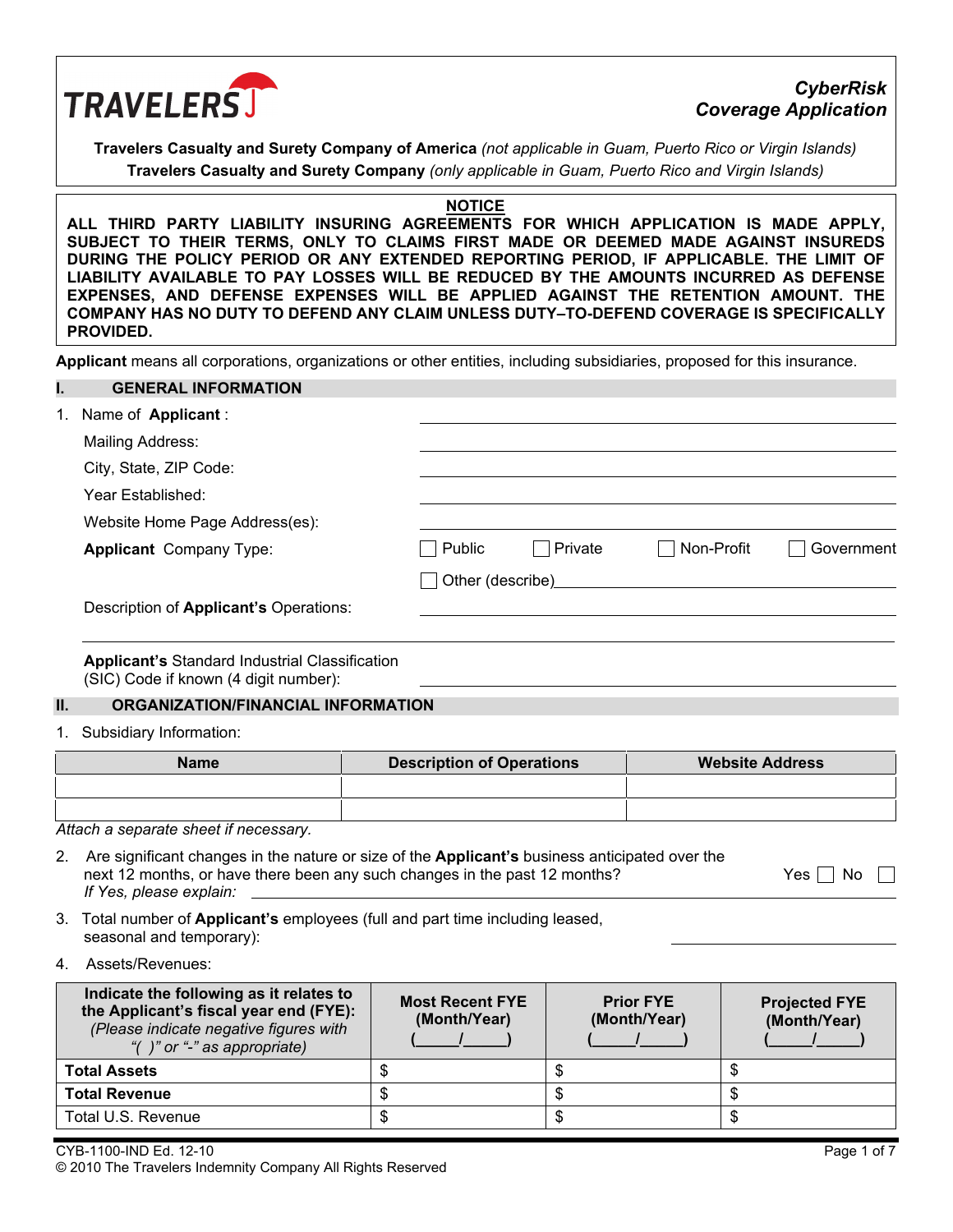| Indicate the following as it relates to<br>the Applicant's fiscal year end (FYE):<br>(Please indicate negative figures with<br>"( $\prime$ )" or "-" as appropriate) | <b>Most Recent FYE</b><br>(Month/Year) | <b>Prior FYE</b><br>(Month/Year) | <b>Projected FYE</b><br>(Month/Year) |  |
|----------------------------------------------------------------------------------------------------------------------------------------------------------------------|----------------------------------------|----------------------------------|--------------------------------------|--|
| <b>Total Foreign Revenue</b>                                                                                                                                         |                                        | D                                |                                      |  |
| Estimated percentage of revenue derived<br>from or dependent upon website or<br>internet                                                                             | %                                      | $\%$                             | %                                    |  |

# **III. REQUESTED INSURANCE TERMS/CURRENT INSURANCE INFORMATION**

1. Complete the following table for coverages, limits and retentions requested:

| <b>Insuring Agreement</b>                                              | <b>Requested Limit</b> | <b>Requested Retention</b>     |
|------------------------------------------------------------------------|------------------------|--------------------------------|
| A. Network and Information Security Liability (Required)               | \$                     | \$                             |
| B. Communications and Media Liability                                  | \$                     | \$                             |
| C. Regulatory Defense Expenses                                         | \$                     | \$                             |
|                                                                        |                        |                                |
| D. Crisis Management Event Expenses                                    | \$                     | \$                             |
| E. Security Breach Remediation and Notification Expenses               | \$                     | \$                             |
| F. Computer Program and Electronic Data Restoration<br><b>Expenses</b> | \$                     | \$                             |
| G. Computer Fraud                                                      | \$                     | \$                             |
| H. Funds Transfer Fraud                                                | \$                     | \$                             |
| <b>E-Commerce Extortion</b>                                            | \$                     | \$                             |
| <b>Business Interruption and Additional Expenses</b>                   | \$                     | <b>Waiting Period in Hours</b> |

#### Proposed effective date:

- 2. What is the **Applicant's** preference for defense coverage with respect to Insuring Agreements A., B., and C.? Duty to Defend Reimbursement Reimbursement
	-
- 
- 3. If **Applicant** currently has insurance for Errors and Omissions Liability, Network and Security Liability or Media Liability, please provide the following information:

| <b>Policy</b><br><b>Period</b> | <b>Insurance</b><br>Company | Limit | <b>Deductible</b> | <b>Retroactive</b><br><b>Date</b> | <b>Premium</b> |
|--------------------------------|-----------------------------|-------|-------------------|-----------------------------------|----------------|
|                                |                             |       |                   |                                   | -11            |
|                                |                             |       | - 11              |                                   | -11            |

Expiring policy number(s):

| 4. Within the past 3 years, have any of the coverages or similar coverages been declined, cancelled |             |
|-----------------------------------------------------------------------------------------------------|-------------|
| or nonrenewed? (Not applicable in Missouri)                                                         | No i<br>Yes |
| If Yes, please provide details:                                                                     |             |

| IV. | <b>NETWORK SECURITY</b>                                                                                                                                                 |             |
|-----|-------------------------------------------------------------------------------------------------------------------------------------------------------------------------|-------------|
|     | <b>SYSTEMS</b>                                                                                                                                                          |             |
| 1.  | Does the Applicant have a designated Chief Security Officer as respects computer systems?<br>If No, please indicate what position is responsible for computer security: | Yes<br>No L |
| 2.  | Does the Applicant have a formal program in place to test or audit network security controls?                                                                           | Yes<br>No L |
|     | a. How often are internal audits performed?                                                                                                                             |             |
|     | b. How often are outside/third party audits performed?                                                                                                                  |             |
| 3.  | Does the Applicant use firewall technology?                                                                                                                             | Yes<br>No l |
|     | CYB-1100-IND Ed. 12-10                                                                                                                                                  | Page 2 of 7 |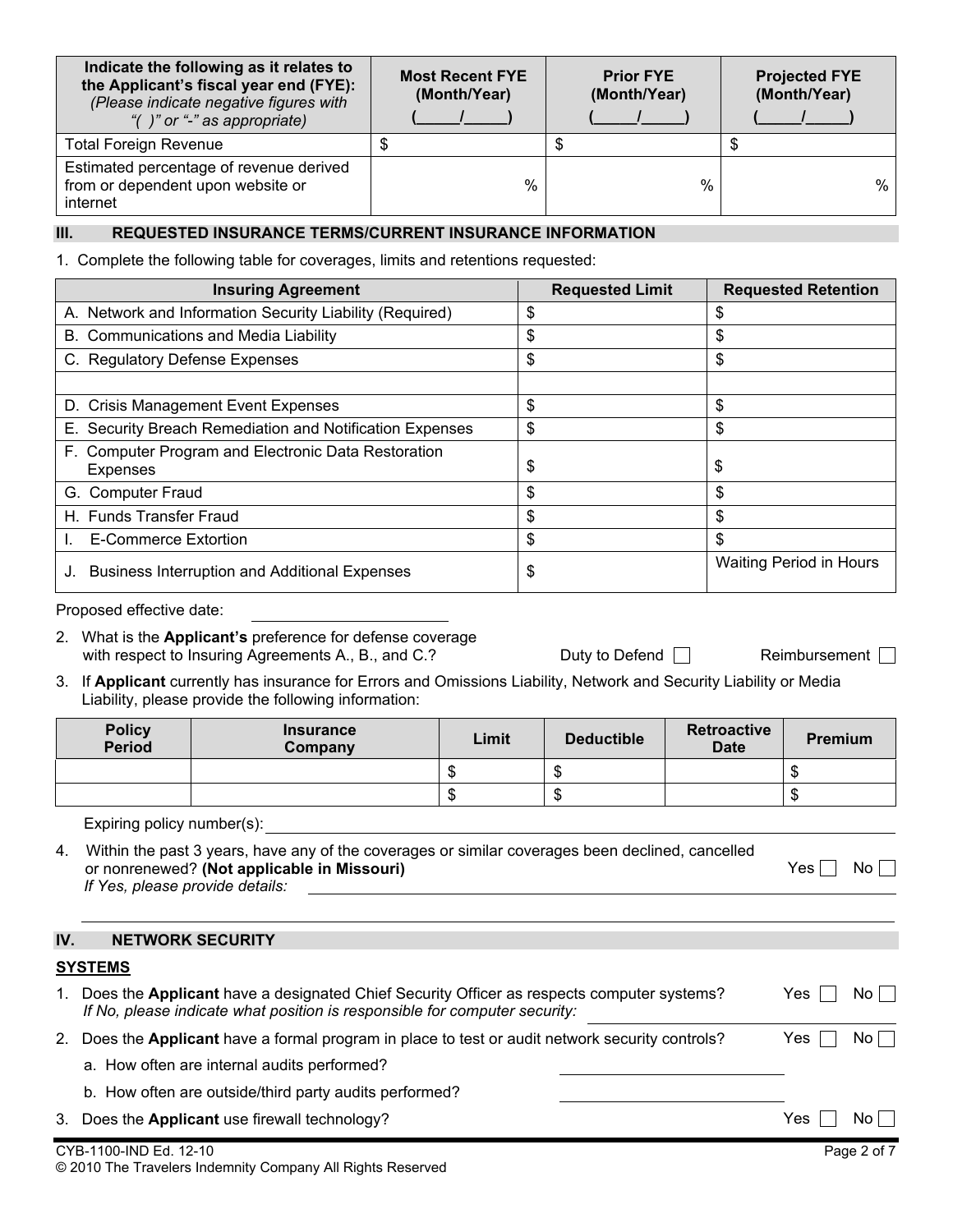|    | 4. Does the Applicant use anti-virus software?                                                                                                                                                                                                                                                                           | <b>Yes</b> | No              |
|----|--------------------------------------------------------------------------------------------------------------------------------------------------------------------------------------------------------------------------------------------------------------------------------------------------------------------------|------------|-----------------|
|    | a. Is anti-virus software installed on all of the Applicant's computer systems,<br>including laptops, personal computers, and networks?                                                                                                                                                                                  | Yes        | No L            |
|    | 5. Does the Applicant use intrusion detection software to detect unauthorized access<br>to internal networks and computer systems?                                                                                                                                                                                       | Yes        | No              |
|    | 6. Is it the Applicant's policy to upgrade all security software as new releases or<br>improvements become available?                                                                                                                                                                                                    | Yes        | No <sub>1</sub> |
| 7. | Does the Applicant provide remote access to its network?                                                                                                                                                                                                                                                                 | <b>Yes</b> | No              |
|    | a. Is remote access restricted to Virtual Private Networks (VPNs)?                                                                                                                                                                                                                                                       | Yes        | No              |
| 8. | Is a multi-factor authentication process (multiple security measures used to reliably<br>authenticate/verify the identity of a customer or other authorized user) or a layered<br>security approach required to access secure areas of Applicant's website?<br>Please describe authentication/verification methods used: | Yes        | No <sub>1</sub> |
|    | 9. Does the Applicant send or accept financial transactions intended for deposit, via the<br>use of remote deposit capture technology (e.g. RDC - Remote Deposit Capture)?                                                                                                                                               | Yes        | No              |
|    | 10. With respect to computer systems functionality, does the Applicant have:                                                                                                                                                                                                                                             |            |                 |
|    | a. A disaster recovery plan?                                                                                                                                                                                                                                                                                             | <b>Yes</b> | No              |
|    | b. A business continuity plan?                                                                                                                                                                                                                                                                                           | Yes        | No <sub>1</sub> |
|    | c. An incident response plan for network intrusions and virus incidents?                                                                                                                                                                                                                                                 | <b>Yes</b> | No <sub>1</sub> |
|    | How often are such plans tested?                                                                                                                                                                                                                                                                                         |            |                 |
|    | 11. Does the Applicant have secondary computer system or site available if the primary<br>resource becomes inoperative?                                                                                                                                                                                                  | <b>Yes</b> | No              |
|    | a. How long before the secondary resources become operational?                                                                                                                                                                                                                                                           |            |                 |
|    | b. What percentage of normal system operations can be handled<br>via the secondary resources?                                                                                                                                                                                                                            |            |                 |
|    | 12. Is all valuable/sensitive data backed-up by the Applicant on a daily basis?<br>If No, please describe exceptions:                                                                                                                                                                                                    | Yes        | No              |
|    | PERSONNEL, POLICIES AND PROCEDURES                                                                                                                                                                                                                                                                                       |            |                 |
|    | 1. Does the Applicant conduct training regarding security issues and procedures for<br>employees that utilize computer systems?                                                                                                                                                                                          | Yes        | $No$            |
|    | 2. Does the Applicant publish and distribute written computer and information systems policies<br>and procedures to its employees?                                                                                                                                                                                       | Yes        | No              |
| 3. | Does the Applicant terminate all associated computer access and user accounts as part of the<br>regular exit process when an employee leaves the company?                                                                                                                                                                | Yes        | No              |
|    | 4. Does the Applicant have a formal documented procedure in place regarding the creation<br>and periodic updating of passwords used by employees or customers?                                                                                                                                                           | Yes        | No <sub>1</sub> |
| V. | <b>INFORMATION SECURITY</b>                                                                                                                                                                                                                                                                                              |            |                 |
| 1. | Does the Applicant collect, receive, process, transmit, or maintain private, sensitive,<br>or personal information from third parties (i.e. customers, clients, patients) as part of its<br>business activities?<br>If Yes, please indicate what type:                                                                   | Yes        | No              |
|    | Credit/Debit Card Data<br><b>Medical Information</b><br><b>Bank Accounts and Records</b>                                                                                                                                                                                                                                 |            |                 |
|    | <b>Customer Information</b><br><b>Social Security Numbers</b><br>Employee/HR Information<br>Intellectual Property of others<br>Other                                                                                                                                                                                     |            |                 |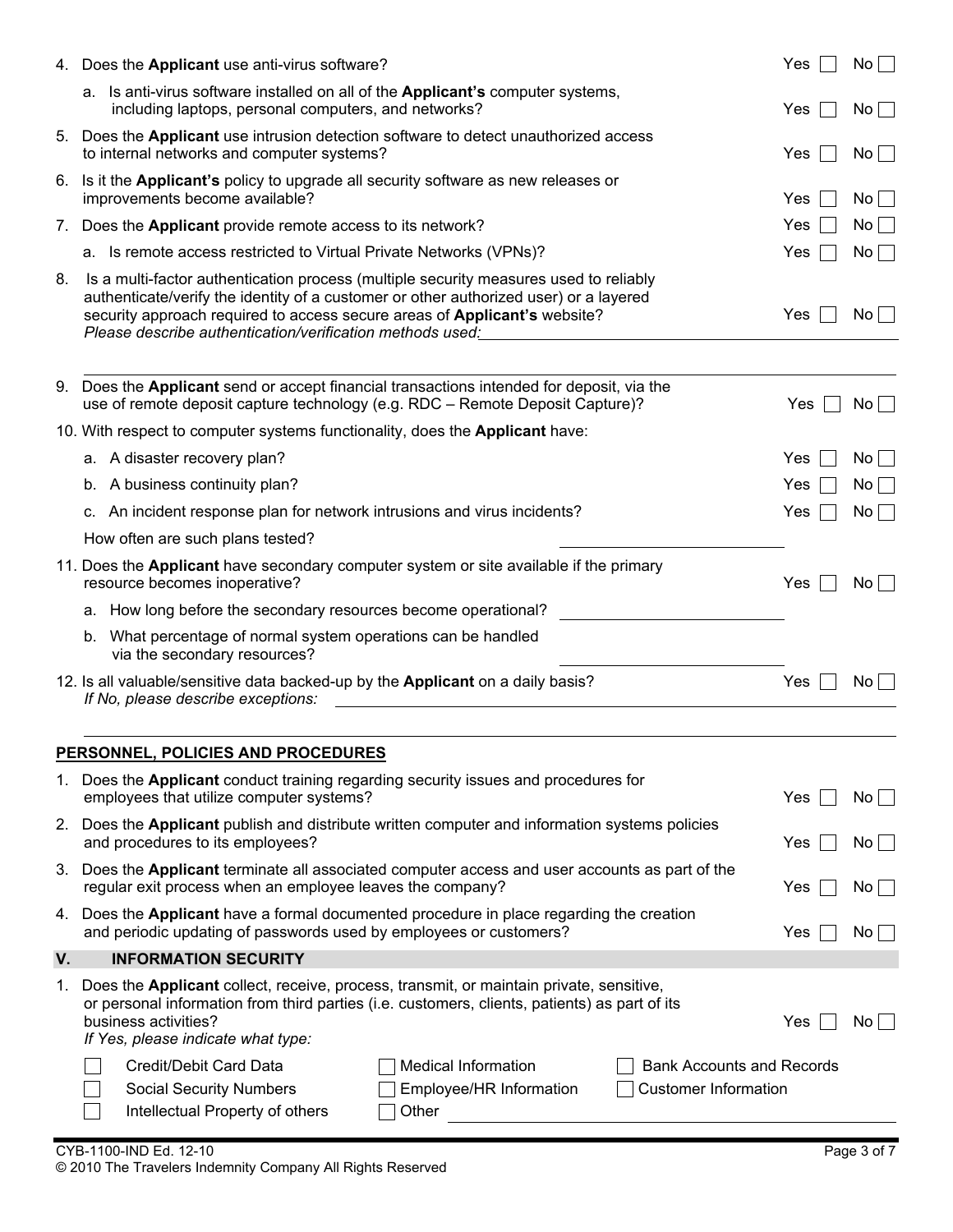|     | a. Does the Applicant have written procedures in place to comply with laws governing<br>the handling or disclosure of such information, including any applicable Red Flag Rules?                                    | Yes<br>No.        |  |
|-----|---------------------------------------------------------------------------------------------------------------------------------------------------------------------------------------------------------------------|-------------------|--|
|     | b. Does the Applicant share private, sensitive, or personal information gathered from<br>customers (by the Applicant or others) with third parties?                                                                 | Yes<br>No.        |  |
|     | 2. At any one time, approximately how many individual records containing one or more items of the<br>information listed above does the Applicant have stored?                                                       |                   |  |
|     | 1,000<br>3,000,000<br>1,000,001<br>to                                                                                                                                                                               |                   |  |
|     | $1,000$ to<br>3,000,001<br>5,000,000<br>10,000<br>to                                                                                                                                                                |                   |  |
|     | 10,001 to<br>5,000,001<br>7,000,000<br>100,000<br>to                                                                                                                                                                |                   |  |
|     | to 10,000,000<br>100,001 to<br>500,000<br>7,000,001                                                                                                                                                                 |                   |  |
|     | 500,001 to 1,000,000<br>>10,000,000                                                                                                                                                                                 |                   |  |
| 3.  | Is user-specific, private, sensitive or confidential information stored on Applicant's server(s)<br>encrypted?                                                                                                      | Yes<br>No.        |  |
| 4.  | Is user-specific, private, sensitive or confidential information stored on portable communications<br>equipment (e.g., laptops, BlackBerry devices, PDA's, USB Flash Drives, or other portable devices)? Yes        | No                |  |
|     | a. If yes, does Applicant have a company policy or procedure for the secure care, handling and<br>storage of private, sensitive or confidential information on portable communications devices?                     | Yes<br>No         |  |
|     | b. If yes, what percentage of user-specific, private, sensitive or confidential information<br>stored on portable communications devices is encrypted?                                                              | $\%$              |  |
| 5.  | Does the Applicant require service providers who may have access to the Applicant's<br>confidential information or personally identifiable information to demonstrate adequate security<br>policies and procedures? | No.<br><b>Yes</b> |  |
|     | a. Are service providers required by contract to indemnify the Applicant for harm<br>arising from a breach of the provider's security?                                                                              | Yes<br>No.        |  |
| VI. | <b>WEBSITE AND CONTENT INFORMATION</b>                                                                                                                                                                              |                   |  |

| Website<br>(Check all that apply)                                                                                                                                                                  | <b>Current</b> | <b>Within Next</b><br><b>12 Months</b> |
|----------------------------------------------------------------------------------------------------------------------------------------------------------------------------------------------------|----------------|----------------------------------------|
| Information website only provides general information about the Applicant's<br>products/services                                                                                                   |                |                                        |
| Accessible website has log-in capabilities allowing access to secure or restricted<br>content (e.g., accounts, subscriptions, or profiles) and/or allows user to upload or<br>download secure data |                |                                        |
| Transactional website allows orders or purchases using credit card, debit card,<br>or bill-pay payment                                                                                             |                |                                        |
| View account balances or statements                                                                                                                                                                |                |                                        |

# Bill payment 1. Does **Applicant's** website contain, disseminate, employ or allow the following? *Please check all that apply:*

|                                          | Music/Sound clips                                                                                                                       |                            | Chat Rooms/Message Boards/Blogs |  | Executable programs or shareware        |     |      |
|------------------------------------------|-----------------------------------------------------------------------------------------------------------------------------------------|----------------------------|---------------------------------|--|-----------------------------------------|-----|------|
|                                          | Movies/Movie clips                                                                                                                      | Advertising of others      |                                 |  | Interactive gaming/games of chance      |     |      |
|                                          | Sweepstakes or coupons                                                                                                                  | Sexually explicit material |                                 |  | Content specifically targeted at minors |     |      |
|                                          | 2. Does the Applicant have a written intellectual property clearance procedure for<br>content disseminated via the Applicant's website? |                            |                                 |  |                                         | Yes | No l |
| Do the procedures include the following: |                                                                                                                                         |                            |                                 |  |                                         |     |      |
|                                          | a. Review of content by qualified attorney?                                                                                             |                            |                                 |  |                                         | Yes | No l |
| b.                                       | Screening the content for the following:                                                                                                |                            |                                 |  |                                         |     |      |
|                                          | Disparagement issues?                                                                                                                   |                            | Yes.<br>No l                    |  |                                         |     |      |
|                                          | Copywriting infringement?<br>н.                                                                                                         |                            | Yes<br>No.                      |  |                                         |     |      |

Transfer funds between accounts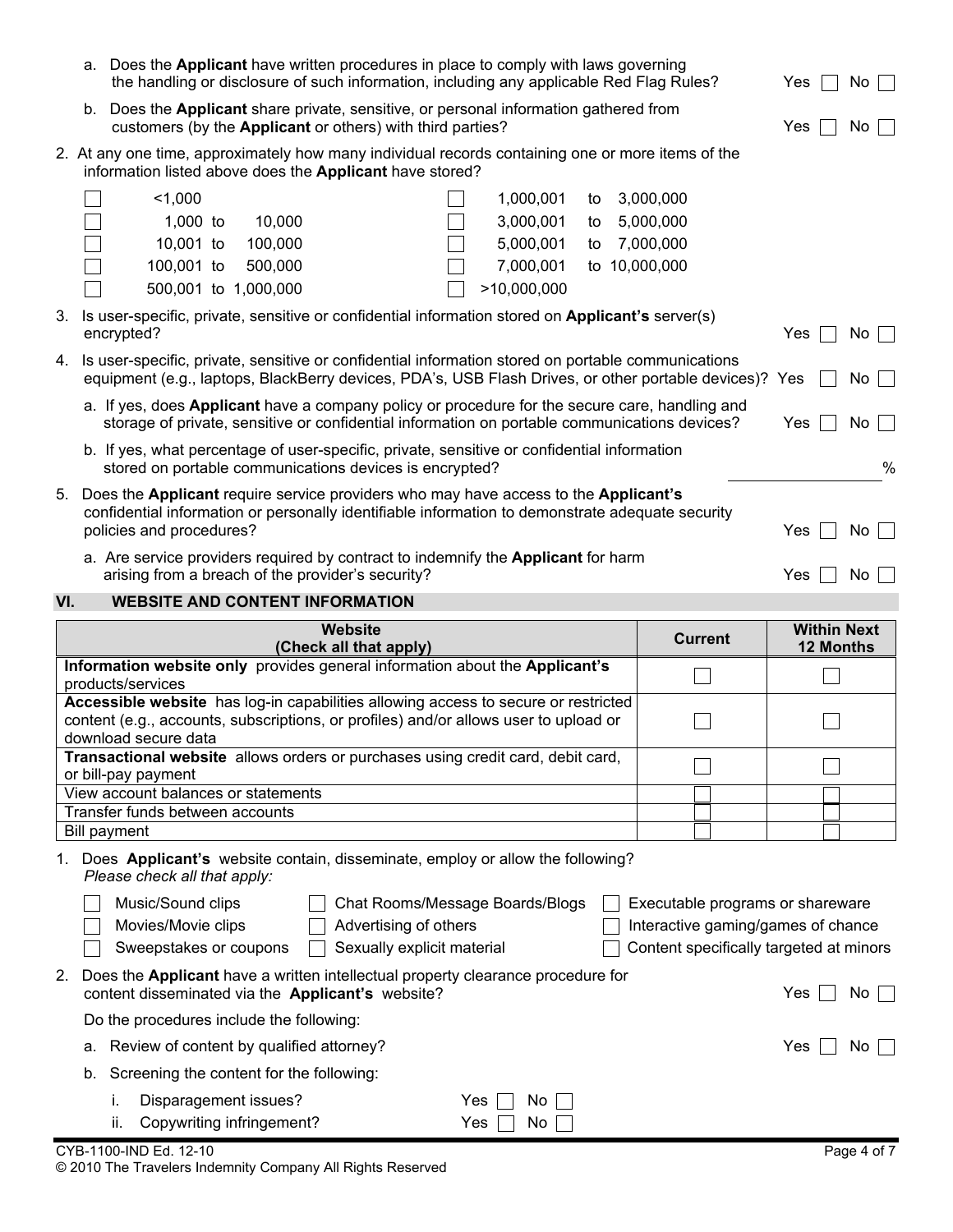|      |    | Date of |                                                     |  |  | <b>Amount</b>                                                                                                                                                                                                                                                                                                                                                           |            | Amount   |  | <b>Corrective</b>                                                                                                                                                                                                                                     |            |          |      |
|------|----|---------|-----------------------------------------------------|--|--|-------------------------------------------------------------------------------------------------------------------------------------------------------------------------------------------------------------------------------------------------------------------------------------------------------------------------------------------------------------------------|------------|----------|--|-------------------------------------------------------------------------------------------------------------------------------------------------------------------------------------------------------------------------------------------------------|------------|----------|------|
|      |    |         | paid as a loss under any insurance policy.          |  |  |                                                                                                                                                                                                                                                                                                                                                                         |            |          |  | If question 1 or 2 is answered Yes, provide details below of each claim, complaint, allegation or incident, including costs,<br>losses or damages incurred or paid, any corrective procedures to avoid such allegations in the future and any amounts |            |          |      |
|      |    |         |                                                     |  |  | Has the Applicant ever received any claims or complaints, or been subject to any government<br>action, investigation or subpoena with respect to allegations that any content disseminated on or<br>via the Applicant's websites or company email, infringed on the intellectual property rights of<br>another party or caused harm to the reputation of another party? |            |          |  |                                                                                                                                                                                                                                                       | $Yes$      |          | $No$ |
|      |    |         |                                                     |  |  | 1. Has the Applicant ever received any claims or complaints, or been subject to any government<br>action, investigation or subpoena with respect to allegations of failing to prevent unauthorized<br>access or failing to allow authorized users access to the Applicant's computer systems?                                                                           |            |          |  | access to confidential information, failing to notify appropriate individuals of any such unauthorized                                                                                                                                                | Yes        | No.      |      |
|      |    |         | In the past 3 years:                                |  |  |                                                                                                                                                                                                                                                                                                                                                                         |            |          |  |                                                                                                                                                                                                                                                       |            |          |      |
| VII. |    |         | <b>LOSS INFORMATION</b>                             |  |  |                                                                                                                                                                                                                                                                                                                                                                         |            |          |  |                                                                                                                                                                                                                                                       |            |          |      |
|      |    |         |                                                     |  |  | a. Has the Applicant acquired any trademarks from others in the past 3 years?<br>If Yes, were acquired trademarks screened for infringement?                                                                                                                                                                                                                            |            |          |  |                                                                                                                                                                                                                                                       | Yes<br>Yes | No<br>No |      |
|      |    |         | trademarks prior to first use?                      |  |  | 7. Has the Applicant screened all trademarks used by the Applicant for infringement with existing                                                                                                                                                                                                                                                                       |            |          |  |                                                                                                                                                                                                                                                       | Yes        | No       |      |
|      |    |         | privacy rights?                                     |  |  | 6. Does the Applicant have a procedure for responding to allegations that content created,<br>displayed or published by the Applicant is libelous, infringing, or in violation of a third party's                                                                                                                                                                       |            |          |  |                                                                                                                                                                                                                                                       | Yes        |          | No   |
|      |    |         |                                                     |  |  | 5. Does Applicant collect data about children who use your website?<br>If Yes, please describe the method used to obtain parental permission:                                                                                                                                                                                                                           |            |          |  |                                                                                                                                                                                                                                                       | Yes        |          | No   |
| 4.   |    |         |                                                     |  |  | material from material distributed, broadcast or published by or on behalf of the Applicant?                                                                                                                                                                                                                                                                            |            |          |  | Does Applicant have a formal procedure for editing or removing controversial, offensive or infringing                                                                                                                                                 | Yes        | No       |      |
| 3.   |    |         | the posting of improper or infringing content:      |  |  |                                                                                                                                                                                                                                                                                                                                                                         |            |          |  | If the Applicant does not have a process to review all content prior to posting, please describe procedures to avoid                                                                                                                                  |            |          |      |
|      |    |         |                                                     |  |  | e. Obtaining written permission of any website the Applicant links to or frames?                                                                                                                                                                                                                                                                                        |            |          |  |                                                                                                                                                                                                                                                       | Yes        | No       |      |
|      |    |         |                                                     |  |  | d. Requiring employees and independent contractors to sign a statement that they will not use<br>previous employers' or clients' trade secrets or other intellectual property?                                                                                                                                                                                          |            |          |  |                                                                                                                                                                                                                                                       | <b>Yes</b> | No       |      |
|      | c. |         |                                                     |  |  | Obtaining agreements with outside developers or consultants that include provisions granting<br>into any work for hire performed by or on behalf of the Applicant?                                                                                                                                                                                                      |            |          |  | the Applicant ownership of the intellectual property rights and business methods incorporated                                                                                                                                                         | Yes        |          | No I |
|      |    | Ш       | Trademark infringement?<br>iv. Invasion of privacy? |  |  |                                                                                                                                                                                                                                                                                                                                                                         | Yes<br>Yes | No<br>No |  |                                                                                                                                                                                                                                                       |            |          |      |

| Date of<br><b>Such</b><br><b>Claim/Complaint</b> | Nature of<br><b>Claim/Complaint</b> | Amount<br>Paid<br>for<br><b>Defense</b> | Amount<br>Sought or<br>Paid for<br><b>Damages</b> | <b>Covered by</b><br>Insurance? | <b>Corrective</b><br><b>Procedures</b><br><b>Implemented</b> | <b>Current</b><br><b>Status</b> |
|--------------------------------------------------|-------------------------------------|-----------------------------------------|---------------------------------------------------|---------------------------------|--------------------------------------------------------------|---------------------------------|
|                                                  |                                     |                                         |                                                   | Yes<br>No                       |                                                              |                                 |
|                                                  |                                     |                                         | D                                                 | No<br>Yes                       |                                                              |                                 |
|                                                  |                                     | ۰D                                      | ง                                                 | <b>No</b><br>Yes                |                                                              |                                 |

*To enter more information, please attach a separate page to the Application.* 

3. Has the **Applicant** ever experienced an extortion attempt or demand with respect to its computer systems, or suffered a loss of money, securities or other property due to fraud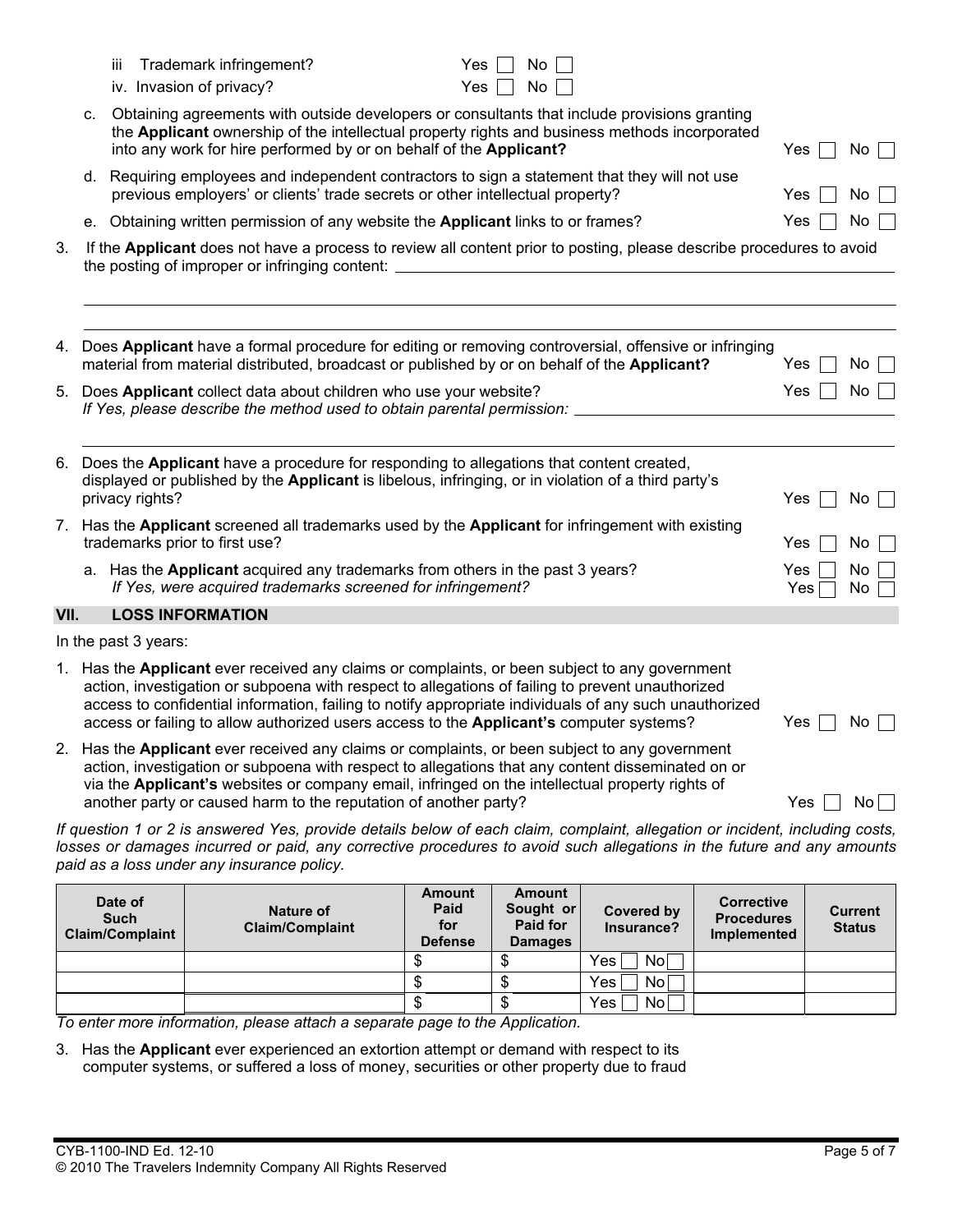| committed by means of unauthorized or fraudulently entered computer instructions or code |               |
|------------------------------------------------------------------------------------------|---------------|
| by someone other than an employee?                                                       | Yes $\Box$ No |
| If Yes, please provide details:                                                          |               |

| 4. Has the Applicant suffered any known intrusions (i.e., unauthorized access or security breach) |                      |
|---------------------------------------------------------------------------------------------------|----------------------|
| or denial of service attacks which impaired the functionality of its computer systems?            | Yes $\Box$ No $\Box$ |
| If Yes, please provide details:                                                                   |                      |

| 5. Is the Applicant or any person proposed for this insurance aware of any fact, circumstance,      |                            |
|-----------------------------------------------------------------------------------------------------|----------------------------|
| situation, event or act that reasonably could give rise to a claim against them under the insurance |                            |
| policy for which the <b>Applicant</b> is applying?                                                  | $No \ \Box$<br>Yes $\vert$ |
| If Yes, please provide details:                                                                     |                            |

*With respect to the information required to be disclosed in response to the questions above, the proposed insurance will not afford coverage for any claim arising from any fact, circumstance, situation, event or act about which any executive officer of the Applicant had knowledge prior to the issuance of the proposed policy, nor for any person or entity who knew of such fact, circumstance, situation, event or act prior to the issuance of the proposed policy.* 

#### **VIII. REQUIRED ATTACHMENTS**

• Most current audited or annual financial statements if annual revenues exceed \$10,000,000 or requested Limit of Liability for Network and Information Security Liability coverage exceeds \$3,000,000.

*If additional space is needed to address certain questions, attach additional sheets on Applicant's letterhead as necessary.* 

#### **IX. COMPENSATION NOTICE**

#### **Important Notice Regarding Compensation Disclosure**

For information about how Travelers compensates independent agents, brokers, or other insurance producers, please visit this website: http://www.travelers.com/w3c/legal/Producer\_Compensation\_Disclosure.html

If you prefer, you can call the following toll-free number: 1-866-904-8348. Or you can write to us at Travelers, Enterprise Development, One Tower Square, Hartford, CT 06183.

### **X. FRAUD WARNINGS**

### *Attention: Insureds in Arkansas, D.C., Louisiana, Maryland, New Mexico, and Rhode Island*

Any person who knowingly (and willfully in D.C. and MD) presents a false or fraudulent claim for payment of a loss or benefit or who knowingly (and willfully in D.C. and MD) presents false information in an application for insurance is guilty of a crime and may be subject to fines and confinement in prison.

#### *Attention: Insureds in Colorado*

It is unlawful to knowingly provide false, incomplete, or misleading facts or information to an insurance company for the purpose of defrauding or attempting to defraud the company. Penalties may include imprisonment, fines, denial of insurance, and civil damages. Any insurance company or agent of an insurance company who knowingly provides false, incomplete, or misleading facts or information to a policyholder or claimant for the purpose of defrauding or attempting to defraud the policyholder or claimant with regard to a settlement or award payable from insurance proceeds shall be reported to the Colorado Division of Insurance within the Department of Regulatory Agencies.

#### *Attention: Insureds in Florida*

Any person who knowingly and with intent to injure, defraud, or deceive any insurer files a statement of claim or an application containing any false, incomplete, or misleading information is guilty of a felony of the third degree.

#### *Attention: Insureds in Kentucky, New Jersey, New York, Ohio, and Pennsylvania*

Any person who knowingly and with intent to defraud any insurance company or other person files an application for insurance or statement of claim containing any materially false information or conceals for the purpose of misleading, information concerning any fact material thereto commits a fraudulent insurance act, which is a crime and subjects such person to criminal and civil penalties. (In New York, the civil penalty is not to exceed five thousand dollars (\$5,000) and the stated value of the claim for each such violation.)